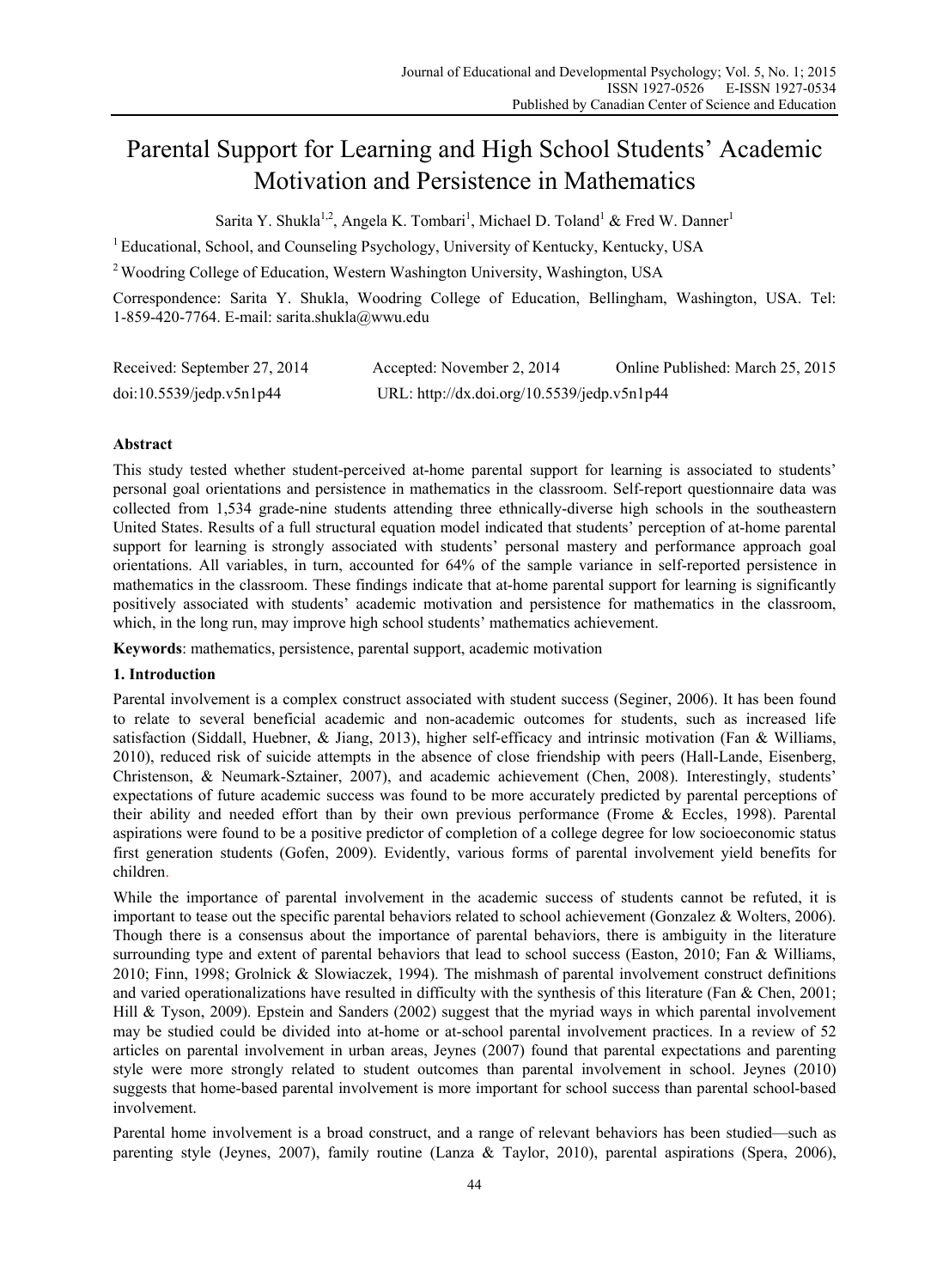parental cognitive stimulation (Simpkins et al., 2009), parental support (Melby, Conger, Fang, Wickrama, & Conger, 2008), parent-child communication (Easton, 2010), and parental monitoring (Annunziata, Hogue, Faw, & Liddle, 2006). While all these home involvement types could potentially reinforce learning, the nature of parental involvement changes and may be reduced for high school students due to several factors. In a qualitative case study that examined parental involvement and childrens' school achievement behaviors, parents reported feeling overwhelmed by the size of schools; they also felt that high schools are complex places where fewer parents interact with each other, as compared to elementary schools (Harris & Goodall, 2008). Other factors that might lead to changes in the nature of parental involvement include changes in school structure, presence of multiple teachers, parents' lack of efficacy in negotiating the complex system, and developmental changes in adolescents (Harris & Goodall, 2008; Hill & Tyson, 2009; Seyfried & Chung, 2002). The basic issue is not whether parental involvement is important; rather, it involves the type and degree of parental involvement (Pomerantz, Moorman, & Litwack, 2007).

When this concern is considered in tandem with previous research—research showing the importance of student age—there appears a preeminent need for more empirical research that would disentangle the different types of parenting behaviors and determine optimal fit between age and type of involvement.

Hill and Tyson (2009) propose what they call academic socialization and suggest that it "may entail communicating parental expectations for education and its value or utility, linking schoolwork to current events, fostering educational and occupational aspirations, discussing learning strategies with children, and making preparations and plans for the future" (Hill  $&$  Tyson, 2009). They contend that these behaviors help parents stay involved and meet the developmental needs of adolescents.

It was beyond the scope of this study to cover all the parenting involvement behaviors noted by Hill and Tyson (2009); accordingly, we focused on one variable proposed to be developmentally appropriate. We examined the construct of at-home parental support for learning as an important predictor of students' motivation in keeping with the notion, evident in previous research, which suggests subtle forms of at-home parental involvement may be more important than overt forms of parent school involvement (Epstein & Sanders, 2002; Jeynes, 2010). If at-home parental support for learning enhances student achievement motivation, it may offer parents and educators another avenue through which they can aid adolescents' academic success. Therefore, an important objective of this study was to determine the association of at-home parental support for learning with student-related outcomes, specifically students' personal goal orientations and persistence.

## *1.1 At-Home Parental Support for Learning*

Parents' support of their children was found to relate to personal adjustment of children, intention to take more math courses, and other motivational benefits (Ethington, 1991; Grolnick, Kurowski, Dunlap, & Hevey, 2000; Malecki & Demaray, 2003). At-home parental support in the form of emotional support, instrumental support, informational support, and appraisal support was found to associate with personal adjustment for children (Malecki & Demaray, 2003). While the students' perception of parents as supportive did not sufficiently guarantee clear student-reported career goals, the lack of perceived parental support correlated directly with unreported career goals (Hill, Ramirez, & Dumka, 2003). Additionally, students who perceived parents as very unsupportive were more likely to perceive prevalent barriers to success (Hill et al., 2003).

Other researchers have studied parental autonomy support when referring to parental support (Pomerantz & Ruble, 1998). Parental autonomy support has its basis in self-determination theory, and has been defined as parental behaviors that promote choice versus parental controlling/pressuring behaviors (Grolnick et al., 2000; Grolnick, Ryan, & Deci, 1991). These parental supportive behaviors were found to relate to students' perceptions of control of their situation (internal control), feelings of competence, and better reading grades in the transition from middle to high school (Grolnick et al., 1991; Grolnick et al., 2000).

The varied operationalizations of at-home parental support for learning however has resulted in researchers finding variability in the relation of this variable with adaptive and maladaptive outcomes. Several researchers call for clear definitions and better measurement of parental constructs because of the confusion of construct operationalization and proliferation of varied constructs measured under the same label (Fan & Chen, 2001; Simpkins et al., 2009). The current study is a step in that direction as we delineate a particular aspect of parental support behavior—that is, at-home parental support for learning. Student perception of parental involvement is more important for academic success than actual parental involvement because parents might view their own behaviors more positively than their children do (Paulson, 1994); therefore, in the present study, student perceptions were used to assess at-home parental support for learning.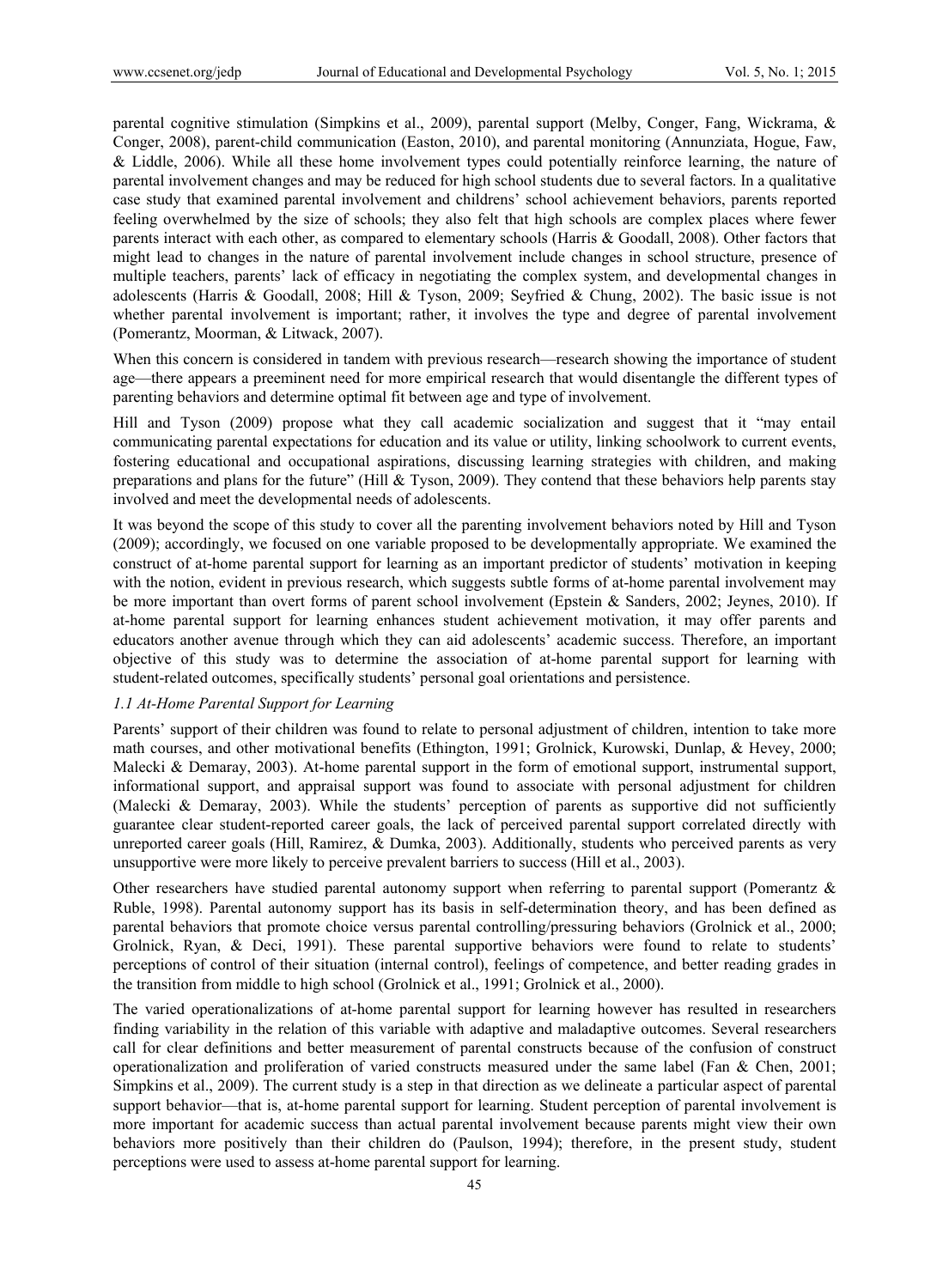#### *1.2 At-Home Parental Support for Learning and Student Motivation*

Parents may positively benefit student achievement by increasing their motivation (Furrer & Skinner, 2003). Parent-child connections forged early on serve as a pathway by which parents can help their children's academic motivation (Furrer & Skinner, 2003). Among the different motivational frameworks for studying students' academic motivation, goal orientations are particularly important.

Goal orientation refers to the reasons a person engages in achievement-related behavior (Anderman, Austin, & Johnson, 2002). Understanding these reasons is critical because the kinds of goals students espouse predict student interest, self-esteem, efficacy, intrinsic motivation, and use of deep cognitive study strategies (Ames & Archer, 1988; Nolen, 1988; Harackiewicz, Barron, & Elliott, 1998; Linnenbrink & Pintrich, 2001; Middleton & Midgley, 1997; Elliott & Church, 1997; Skaalvik, 1997). Goal orientation is partly a cognitive approach to motivation, though it is partly a social approach because it takes into account the contextual factors that affect individuals (Kaplan & Maehr, 1999). Goal orientations have an idiosyncratic element to them, as different individuals have different goal orientations in a given situation, in part based on their own perceptions and in part based on environmental cues perceived in that given situation (Kaplan & Maehr, 1999). There are many factors that can be studied under the umbrella of contextual factors, including environmental (e.g. classroom, school), cultural (e.g. ethnicity), and social (e.g. the family and peer group) (Urdan, 1999).

Relatively less research has examined parental variables when compared to classroom goal orientations as predictors of the adoption of personal goal orientations (Chan & Chan, 2007; Kim, Schallert, & Kim, 2010). Gutman (2006) conducted a mixed methods study and found that parents who were more mastery oriented had children who were more likely to report mastery oriented goals themselves. Friedel, Cortina, Turner, and Midgley (2007) found that, for middle school students, parental goal orientations were stronger predictors of children's goal orientations than teacher goal orientations. Other researchers found positive links between parental mastery goal orientation and provided autonomy support during homework completion with student mastery goal orientation and academic efficacy (Gonida & Cortina, 2014; Gonida, Kiosseoglou, & Voulala, 2007; Gonida, Voulala, & Kiosseoglou, 2009). On the other hand, parental performance goal orientation, parental control, and parental interference were related to lowered mastery goals and reduced academic efficacy for students (Gonida & Cortina, 2014). Taken together, these findings suggest that students might adopt different goal orientations depending on the messages that they perceive from different parental actions.

#### *1.3 Motivation Persistence Link*

Generally, researchers indicate a motivation-persistence link (Allen, 1999). Most consider motivation the foundation on which persistence is built. Persistence then serves as a building block on which the tower of academic achievement is built (Martin, 2012). Motivation serves as an antecedent for achievement. As Appleton, Christenson, Kim, and Reschly (2006) say: "One can be motivated but not actively engage in a task. Motivation is thus necessary, but not sufficient for engagement." Motivation is the "antecedent cause," while persistence as a form of behavioral engagement is the "publicly observable behavior" (Reeve, 2012).

For the most part, persistence has been studied as an outcome variable embedded in behavioral engagement measures (Fredricks, Blumenfeld, & Paris, 2004). Persistence is malleable, and may be altered by task-related and personal-motivational determinants (Dweck & Leggett, 1988; Sideridis & Kaplan, 2011). Moreover, persistence has been reported to be important for school and post-secondary success (Kuh, Kinzie, Buckley, Bridges, & Hayek, 2006). In a study examining predictors of academic success, persistence was found to be a better predictor than temperament and character traits (Moreira et al., 2012). Anderman and Patrick (2012) examined the motivation-persistence link and used the goal orientation framework as their motivational lens. They conclude that research among different types of engagement and different forms of goal orientations is both important and needed (Anderman & Patrick, 2012).

Although earlier studies point to the links between motivational variables and academic persistence (Dweck & Leggett, 1988; Siderdis & Kaplan, 2011), there is less research on the associations between at-home parental support for learning, students' goal orientations, and mathematics persistence (Rowan-Kenyon, Swan, & Creager, 2012). Therefore, we decided to examine the antecedents of mathematics persistence by exploring its relation to parental and personal motivational variables. To our knowledge, no study has examined associations between at-home parental support for learning, students' achievement goal orientations, and mathematics persistence using a sample of students from the United States. Our study seeks to test this model with an American sample, focusing on the outcome of persistence in mathematics. Success in mathematics is important for students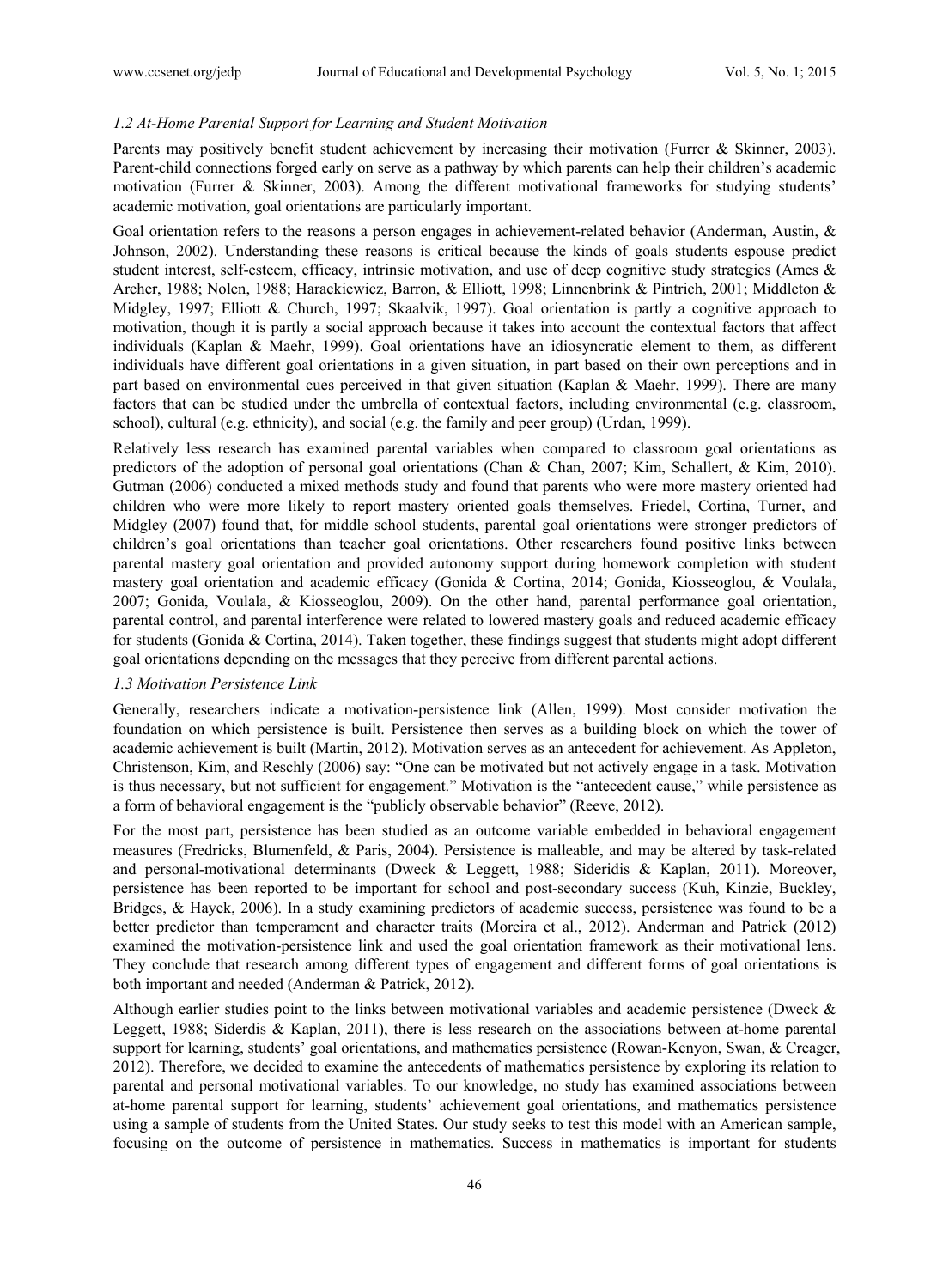because it expands their career options and it increases their prospects for high paying jobs (National Mathematics Advisory Panel, 2008). We therefore focused on the outcome of persistence in mathematics.

We hypothesized that adolescents' perception of at-home parental support for learning will lead to differences in their personal goals for math classes, subsequently influencing their mathematics persistence. A model informed by past theory and research was proposed for this study by linking together the literature that spanned research in parental involvement, goal orientations, and academic persistence (see Figure 1). The two research questions addressed in this study were: (1) What is the association between students' perceived at-home parental support for learning and students' personal achievement goal orientations? and (2) How well do student personal mastery and performance approach goal orientations predict persistence in mathematics?



Figure 1. Hypothesized model of at-home parental support as a predictorof goal orientation and mathematics persistence via goal orientation

### **2. Method**

## *2.1 Participants*

Students from three ethnically-diverse high schools in a southeastern state in the United States were invited to participate in a survey early in the fall semester of 2010. The initial sample size was 1,534 ninth-grade students of various ethnicities: 53.6% White, 20.2% African American, 9.2% Hispanic/Latino, 3.6% Asian/Pacific Islander, 0.5% American Indian, and 6.8% Other. Gender distribution was as follows: 40% of the sample was male, 37.5% of the sample was female, and 22.5% of the sample did not indicate gender. The age of participants ranged from 13 to 18 years with 94.4% of the sample being either 14 or 15 years of age at the time of the survey. A total of 25 students had missing responses on 90% of the variables. After deleting cases with more than 90% missing responses, 95% of the students had 15 or fewer missing responses and the sample size was reduced to 1,509 students.

#### *2.2 Procedure*

Four measures were embedded in a larger questionnaire administered to ninth-grade students in mathematics classrooms from three large high schools: at-home parental support for learning, personal mastery goal orientation, personal performance approach goal orientation, and mathematics persistence. Questions for these four measures were randomly presented in distinct sections of the questionnaire due to disparate response formats. Students were asked to think about their parents (or primary caregivers) when responding to items referring to parents. For the remaining questions, students were requested to respond in terms of their current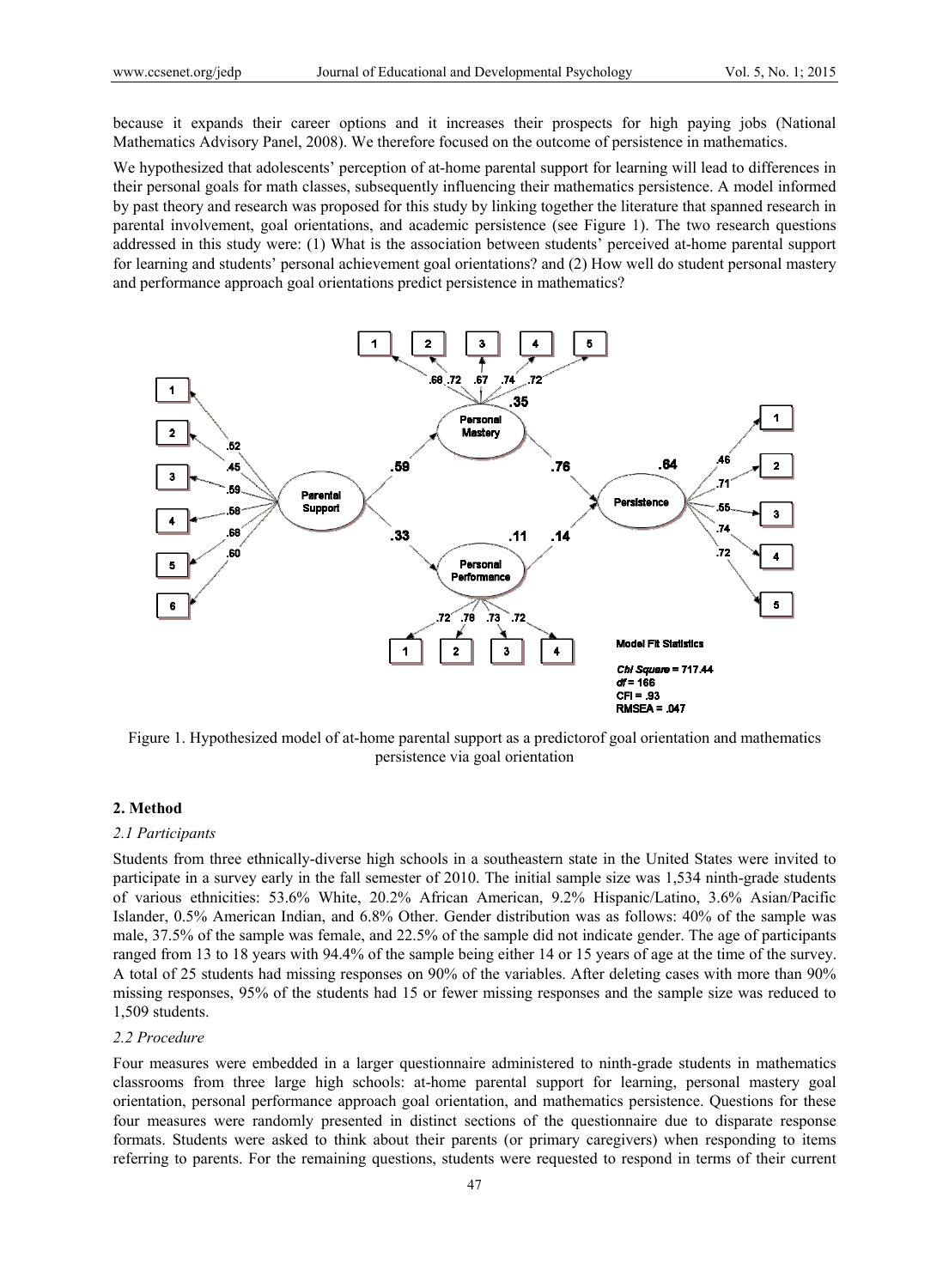math class. Depending on access granted for entry, students were either administered surveys in a large group (in the cafeteria), in their homeroom class, or in their English class. The survey took about 20 minutes to complete.

#### *2.3 Measures*

## 2.3.1 At-Home Parental Support for Learning

The focus of the present study was on a specific aspect of parental support, namely students' perceptions of at-home parental support for learning. Since no measure was found that examined this aspect of the parental support construct for high school students, items were borrowed from a measure developed by Marjoribanks and Mboya (2000). Their measure consisted of 19 items covering three different constructs: students' perceptions of what their parents do at home to support their learning, parental expectations, and parenting style. Six items identified as the best content representation of at-home parental support for learning. A sample item reads: "My parents encourage me to complete my schoolwork". Responses ranged from 1 (*strongly disagree)* to 5 (*strongly agree)*. The mean score across items was 3.53 (*SD*=0.82). Higher scores reflect higher levels of students' perceptions of at-home parental support for learning ( $\omega$ =.75, Bootstrap corrected [BC] 95% CI [.72, .77]).

## 2.3.2 Personal Mastery Goal Orientation

This measure of student personal mastery goal orientation was taken from the Patterns of Adaptive Learning Survey (PALS: Midgley et al., 2000). This measure consisted of five items that measure the extent to which students believe that their focus is on learning and understanding in their classroom. Sample item: "One of my goals in class is to learn as much as I can." Item responses ranged from 1 (*not at all true of me*) to 5 (*very true of me*). The mean score across items was 3.86 (*SD*=0.86). Higher scores reflect higher levels of personal mastery goal orientation ( $\omega$ =.83, BC 95% CI [.82, .85]).

## 2.3.3 Personal Performance Approach Goal Orientation

This measure of student personal performance approach goal orientation was taken from the Patterns of Adaptive Learning Survey (PALS: Midgley et al., 2000). This measure consisted of four items that measure the extent to which students' goals focus on demonstrating that they are better than other students. Sample item: "One of my goals is to look smart in comparison to the other students in my class." Item responses ranged from 1 (*not at all true of me*) to 5 (*very true of me*). The mean score across items was 2.95 (*SD*=1.05). Higher scores reflect higher levels of personal performance approach goal orientation ( $\omega$ =.83, BC 95% CI [.81, .84]).

## 2.3.4 Persistence in Mathematics

This measure consisted of five items from a much longer measure of student engagement originally developed by Wellborn and Connell (as cited in Miserandino, 1996). A sample item reads: "If a problem is really hard, I keep working at it". Responses ranged from 1 (*not at all true of me)* to 5 (*very true of me)*. The mean score across items was 3.50 (*SD*=0.84). Higher scores reflect higher levels of persistence in mathematics ( $\omega$ =.83, BC 95% CI [.75, .79]).

## *2.4 Data Analyses*

Prior to testing the research questions, the dimensionality of the measures used in this sample were evaluated. Since there were missing values in the cases, multiple imputation was conducted to handle any missing data. Multiple imputation is better than traditional techniques (e.g. listwise deletion) for handling missing data because it produces good parameter estimates in the presence of missing data (Graham, 2003; Schafer & Graham, 2002). Recent research on the optimal number of datasets for multiple imputation suggests that, to increase statistical power, the number of imputed datasets should be high (Graham, 2009). For 15% item-level missing data, as is the case in the present analysis, 20 imputations was considered to be adequate (Graham, Olchowski, & Gilreath, 2007).

All analyses reported in this study were conducted within M*plus* version 6.0 (Muthén & Muthén, 1998-2010). Exploratory factor analysis (EFA) was used to explore the dimensionality of items on each of the adapted measures: at-home parental support for learning and persistence in mathematics. Several criteria were used for determining the number of factors to retain: eigenvalue greater than 1 rule (Kaiser criterion), parallel factor analysis, a visual inspection of Cattell's scree plot, theoretical expectations, and interpretability. The personal mastery goal orientation and personal performance approach goal orientation scales have been widely used, and are reported to have adequate reliability estimates using samples similar to ours (Midgley  $\&$  Urdan, 2001). Therefore, each measure was subjected to a confirmatory factor analysis (CFA). The CFAs were performed on imputed datasets using the MLM estimation method (also known as Satorra-Bentler S-B  $\chi^2$  statistic). Since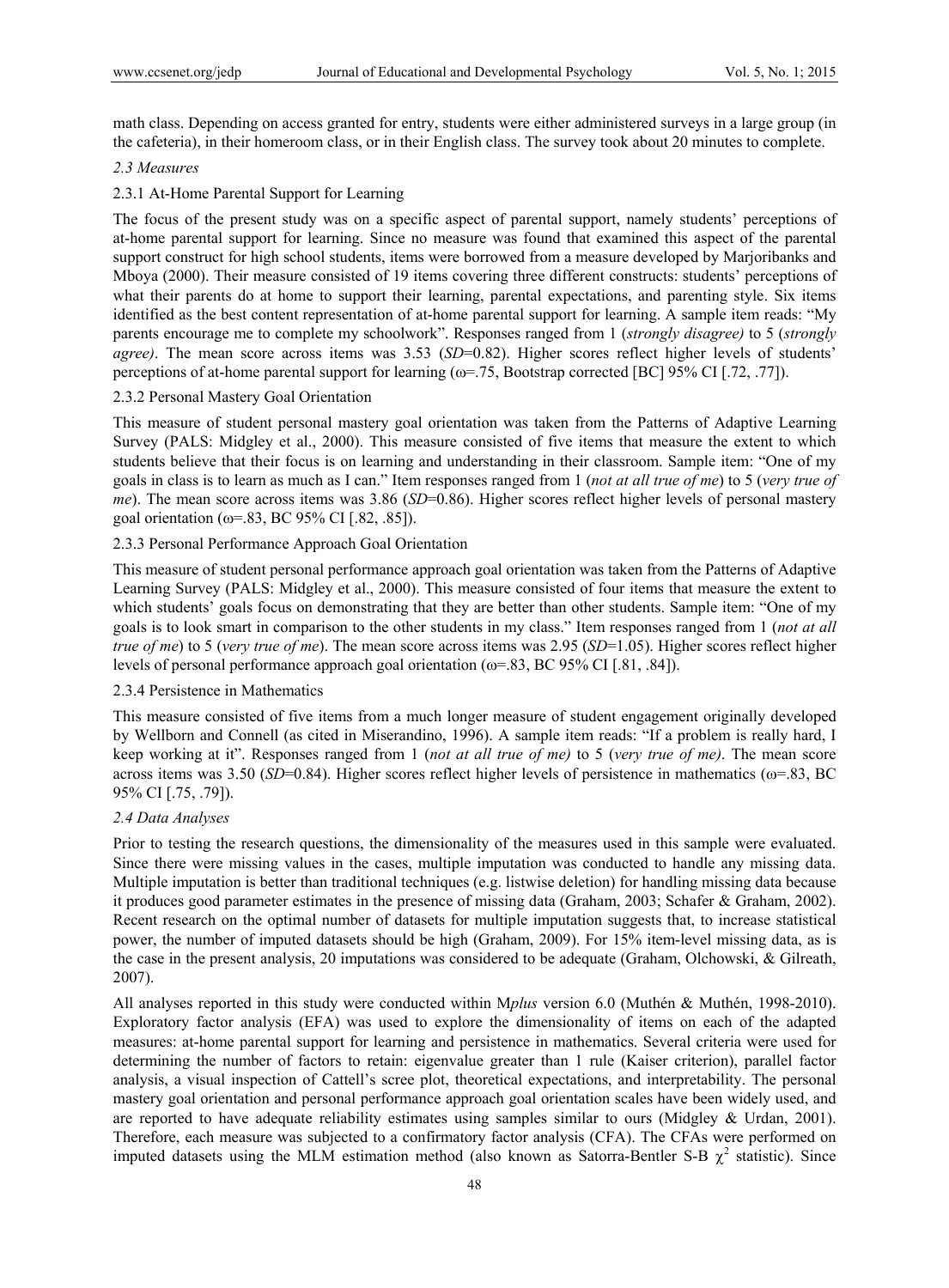M*plus* does not provide modification indices for CFAs when data consists of multiple imputed datasets, CFAs were conducted on the original dataset (with missing data) to get modification indices to determine model-data fit.

Finally, a full structural equation model (SEM) analysis was conducted to test a model in which at-home parental support for learning was hypothesized to predict student personal goal orientations which, in turn, predicts persistence in mathematics. The SEM analyses addressed the two questions posed in this study: 1) What is the association between students' perceived at-home parental support for learning and students' personal achievement goal orientations? and (2) How well do student personal mastery and performance approach goal orientations predict persistence in mathematics?

To compare differences in paths, 95% confidence intervals were computed using unique error terms that assumed a standard normal distribution. Confidence intervals were computed using unstandardized coefficients and corresponding standard errors.

Model goodness of fit was evaluated on the basis of several fit statistics. Traditionally,  $\chi^2$  has been the statistic of choice (Davey, Savla, & Luo, 2005). Given problems with only using  $\chi^2$ , fit was assessed using additional indices, including root mean square error of approximation (RMSEA), the standardized root mean square residual (SRMR), and the comparative fit index (CFI) (Brown, 2006). The following cut-offs were used for determining good model fit: RMSEA ≤ .05 (Yu, 2002), SRMR ≤ .07 (Yu, 2002), and CFI > .90 (Kline, 2005).

#### **3. Results**

## *3.1 Preliminary Analyses*

Means, standard deviations, and zero-order correlations for all study variables are shown in Table 1. Results from the EFAs using principal axis factor extraction suggested a one-factor solution best explained the relation among items on both the at-home parental support for learning scale and persistence in math scale. This was based on only one eigen value greater than one, consistently high factor loadings for a one-factor solution, the subjective screeplot, and parallel factor analysis all suggesting only one factor be retained.

| Measure                       |         |         |        |      |
|-------------------------------|---------|---------|--------|------|
| 1. Parental support           |         |         |        |      |
| 2. Personal mastery goals     | $.44**$ |         |        |      |
| 3. Personal performance goals | $25**$  | $.28**$ |        |      |
| 4. Mathematics Persistence    | $.41**$ | $.63**$ | $31**$ |      |
| M                             | 3.53    | 3.86    | 2.95   | 3.50 |
| SD                            | .82     | .86     | 1.05   | .84  |

Table 1. Sample means, standard deviations, and zero-order correlations for study variables

*Note.* \*\*  $p < .01$ .

The CFA results indicated a reasonably good-fitting model for the 2-factor personal goal orientations model (i.e. person mastery and personal performance approach goal orientations) using the imputed datasets,  $S-B\chi^2(26,$ *N*=1,509)=176.19, RMSEA=.06, CFI=.96, and SRMR=.04.

## *3.2 Full SEM Analysis*

Results from the full SEM analysis indicated the hypothesized model in Figure 1 had a good fit to the sample data. All path coefficients were significant and positive, with the largest path coefficients occurring for parental support onto parental mastery and parental mastery onto persistence in mathematics. Furthermore, the path coefficient from at-home parental support for learning to personal mastery was significantly different from the path coefficient for at-home parental support for learning to personal performance goals because the 95% confidence intervals did not overlap (see Table 2). Overall, at-home parental support, students' personal mastery and performance goal orientations explained 64% of the variance in mathematics persistence.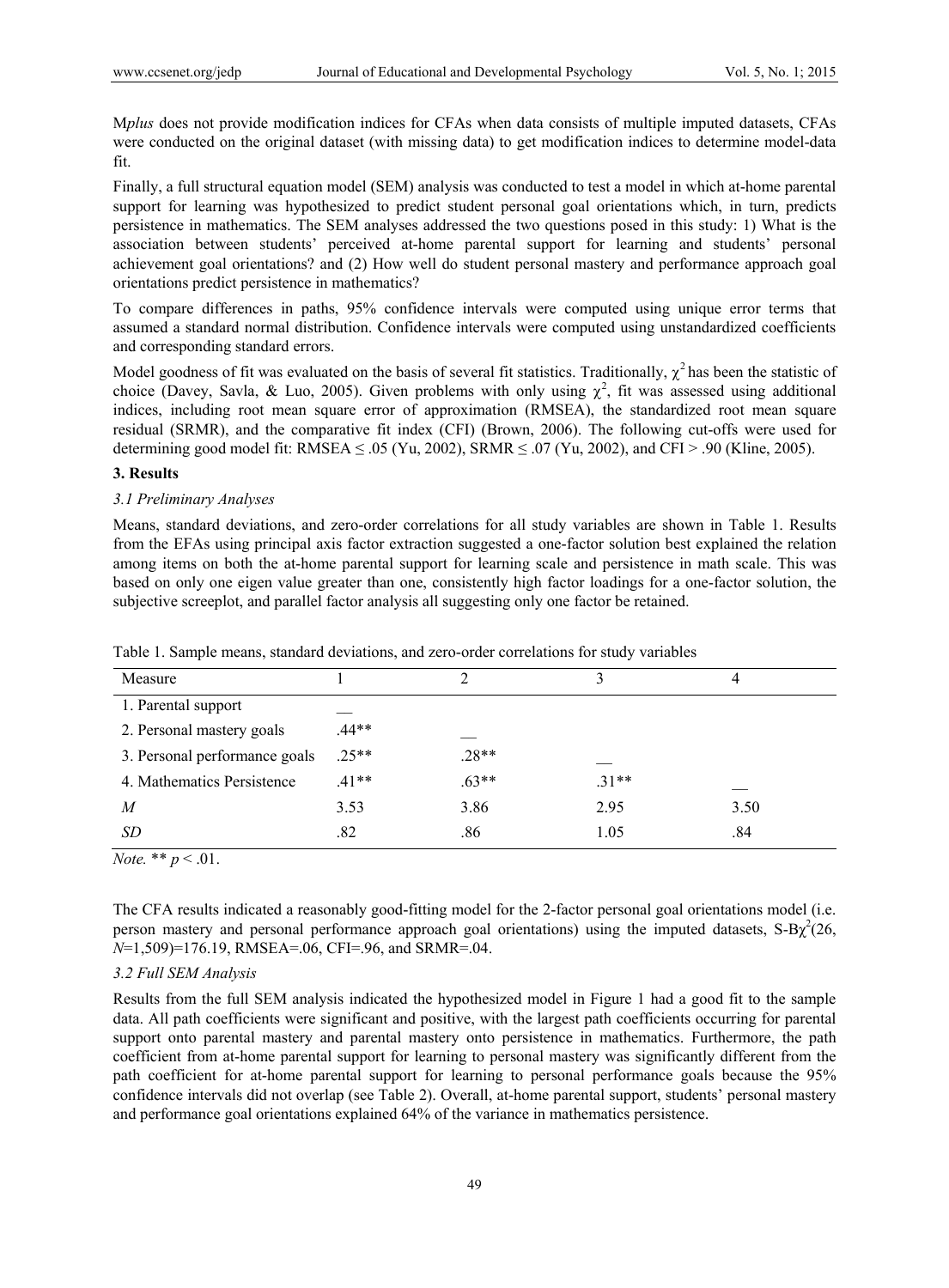| Table 2. 7770 Compactice microals (Cis) for unstandantized path coefficients |              |  |
|------------------------------------------------------------------------------|--------------|--|
| Paths                                                                        | 95% CIs      |  |
| Personal mastery on parental support                                         | [0.54, 0.64] |  |
| Personal performance on parental support                                     | [0.27, 0.39] |  |
| Persistence on personal mastery                                              | [0.72, 0.80] |  |
| Persistence on personal performance                                          | [0.09, 0.18] |  |

Table 2. 95% Confidence Intervals (CIs) for unstandardized path coefficients

*Note.* 95% CIs are statistically significant if they do not capture the null value of 0.

## **4. Discussion**

Theoretical and empirical researchers have suggested the importance of contextual variables, particularly classroom goal orientation, in influencing the goal orientations adopted by students. Some researchers have argued that parental involvement may be beneficial not only for elementary age students but also adolescents (Hill & Tyson, 2009); however, few research studies have included parental variables as possible contextual precursors to students' personal goal orientations (Friedel et al., 2007; Gutman, 2006). Moreover researchers have reasoned that parental home involvement may be more important for adolescents than parental school involvement (Jeynes, 2007, 2010). Based on all these findings this study extends the research on parental involvement to include at-home parental support for learning.

Additionally, this study contributes to the existing research on the role of parental involvement for student motivation and persistence in several ways. An important finding is that students perceived at-home parental support for learning was more strongly related with students' personal mastery goal orientations than students' personal performance goal orientation. In other words, when students perceived at-home parental support for learning, they were more likely to endorse personal mastery goal orientations themselves. These findings are consistent with prior research where parental supportive behaviors were found to be related with beneficial student outcomes such as students' perceptions of internal control, competence, and personal adjustment for students (Grolnick et al., 1991; Grolnick et al., 2000; Malecki & Demaray, 2003). There is some evidence to suggest that student report of competence relates with student mastery and performance goal orientation. Dweck and Leggett (1988) state that the focus of mastery goal oriented individual is on "increasing one's competence" whereas a performance goal oriented individual is "concerned with gaining favorable judgments of their competence." (p. 256) Thus both mastery focused and performance focused students may espouse competence however there is a subtle distinction in the way that competence is perceived. Interestingly, perceiving at-home parental support for learning was also associated with students' performance goal orientation. It appears that at-home parental support might be construed by students in mastery and performance terms. One possible explanation is that at-home parental support behaviors might be perceived by students as couched in either mastery or performance goal orientation terms. This is only a speculation and testing this hypothesis was beyond the scope of the current study; however, it is a topic worthy of further investigation.

The notion that parental involvement is important for student related outcomes is not new, though this study highlights the need for addressing the role of at-home parental support for learning when considering adolescent student academic outcomes. At-home parental support for learning is worthy of study for the practical reason that behaviors amenable to interventions—as opposed to variables such as socio-economic status—offer more potential for real-life applications in achieving improved academic success for the typical student. Furthermore, as previous studies suggest, subtle forms of parental home involvement become more prevalent than overt forms of parent school involvement for adolescent students. An emphasis on the potentially influential at-home parental support for learning is, therefore, a promising area of research that will guide parents and administrators about ways in which they can aid adolescents' academic success.

It is not surprising that the students' personal mastery goal orientation was more strongly related with students' mathematics persistence. These findings are consistent with previous research where personal mastery goal orientation was found to be significantly and positively related with persistence (Dweck & Leggett, 1988; Sideridis & Kaplan, 2011). Additionally, the finding that students' performance goal orientation was positively related with students' mathematics persistence is also consistent with prior research. Researchers have reported the association of personal performance goals with adaptive outcomes (Elliot & Church, 1997; Skaalvik, 1997; Sideridis & Kaplan, 2011). Although the association between personal performance goals and persistence was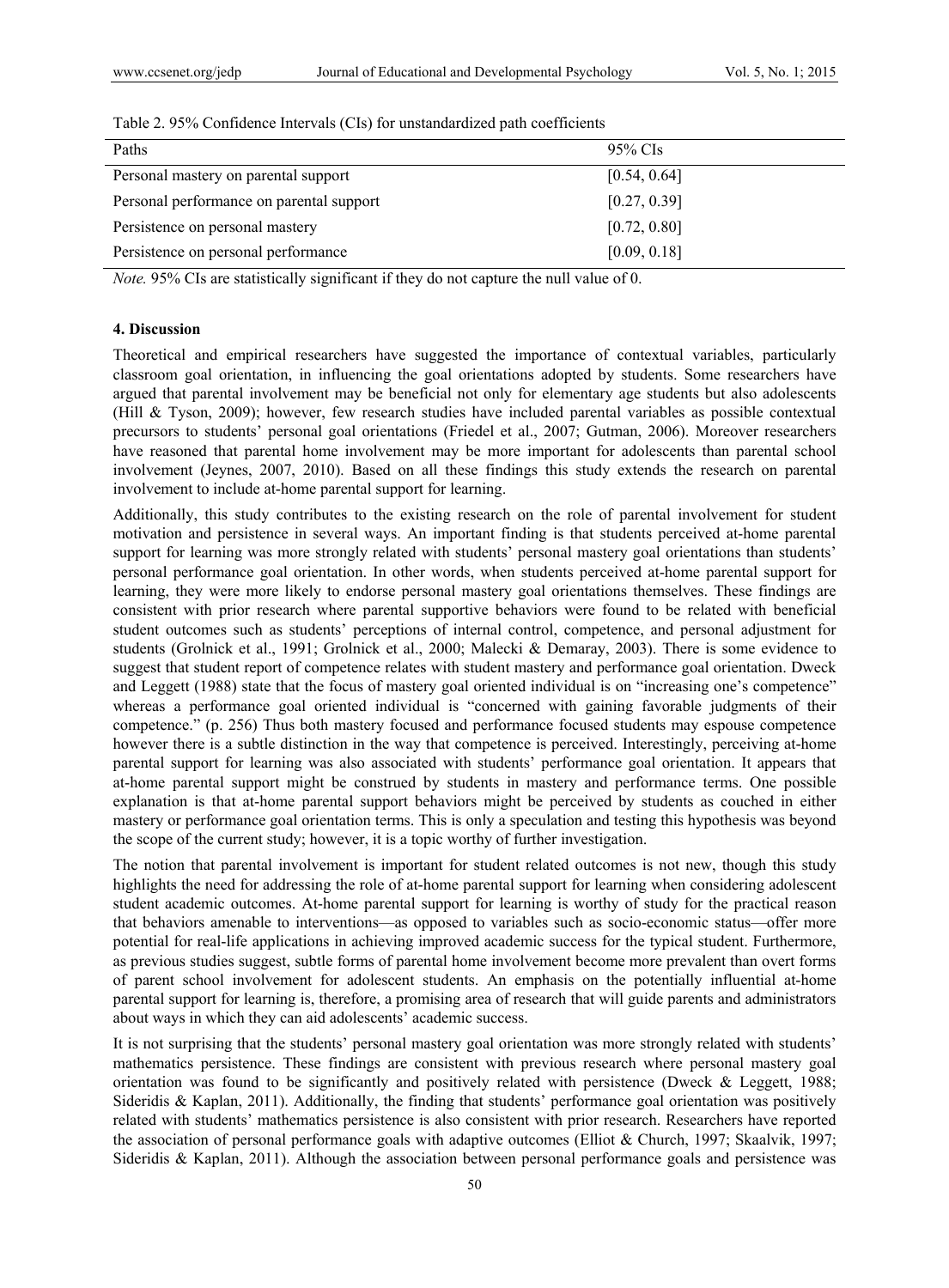significant and positive, the path coefficients suggested that the correlation of personal mastery goals with persistence was stronger. This finding has been corroborated by past research that indicates the adoption of personal mastery goal orientation as more advantageous over the adoption of personal performance goals (Kaplan & Middleton, 2002; Midgley, Kaplan, & Middleton, 2001). Educators interested in increasing student persistence might want to create a classroom environment that is mastery oriented. Given that previous research documents the importance of classrooms as important contextual variables related to personal goal orientations (Meece, Anderman, & Anderman, 2006). Thus, student perception of classroom mastery will relate to personal mastery, which in the present study and previous studies has been found to be associated with student persistence.

#### *4.1 Limitations of the Present Study*

One limitation of the present study is the use of student self-report surveys. As pointed out by Henderson and Mapp (2002), student self-report surveys are limited to perceptions and fail to take the objective reality of complex parent-child interactions into consideration. It could be that students' perceptions of at-home parental support for learning differed from actual parental support; therefore, one cannot say for certain that parents actually provided at-home support for learning. Given our interest in examining students' persistence with perceived at-home parental support and personal motivation, we collected student self-report data. It will be worthwhile to examine these constructs by taking students' perceptions into account and by using teacher report and observational data. Additionally, in this study, students' perceptions about their goal orientations and persistence were collected in the context of their math class. Future researchers might want to examine the role of at-home parental support for outcomes at a global level, rather than in the context of mathematics class only.

An additional limitation of the present study is that the dynamic relation between all the variables studied could not be fully explored, given that the data were collected at the beginning of the fall semester of ninth grade. Future research is needed to determine if the nature of at-home parental support for learning changes as a result of exposure to differing levels of the high school experience as well as developmental changes within the adolescent student. Not surprisingly, researchers have found that the nature of effective parental involvement changes with students' age. For example, at the eighth grade level, high parental expectations were found to most strongly predict types of coursework completed in high school; however, for twelfth grade students, helping students make choices by advising and guiding academic decisions was found to be more important (Catsambis, 2001). Similarly Muller (1998) found that certain parental behaviors—such as restricting activities with friends and limiting TV viewing time—related to eighth grade students' achievement but not twelfth grade students. Thus, consideration of at-home parental support for learning, academic goal orientations, and academic persistence at different points throughout high school will provide a better picture of how and if at-home parental support continues to predict student persistence. It could be that at-home parental support is more influential at the beginning of high school. Drawing any conclusions about the unique and continuous contribution of at-home parental support for student persistence through high school is beyond the scope of the present study and merits further investigation.

## *4.2 Implications for Practice, Application, and Policy*

Taken together, these findings have implications for researchers, teachers, administrators, and parents, as well as students. The findings of the present study suggest that students' perceptions of at-home parental support are associated with their personal goal orientations and mathematics persistence. In light of these findings, including at-home parental support variables in models that examine student persistence would be appropriate and desirable.

Additionally given the strong positive correlation of students personal mastery goal orientation with students' academic persistence for mathematics, teachers and parents who wish to encourage student persistence might create more mastery oriented environments. This suggestion might be somewhat counterintuitive to perceived high school environments where being competitive is necessary in preparation for SAT/ACT exams. Past research, however, strongly supports this finding and, thus, creation of a mastery-oriented environment is desirable.

The results of the current study also provide some suggestions for parenting practices. Specifically, by encouraging students to study, expressing interest in students' schoolwork, and encouraging completion of schoolwork, parents may support student motivation. Parents might be cautious in the way that this support is conveyed however. This is because if the support is interpreted by the student as a message for outperforming other students, it might lead to the development of performance goal orientation. Given the advantages of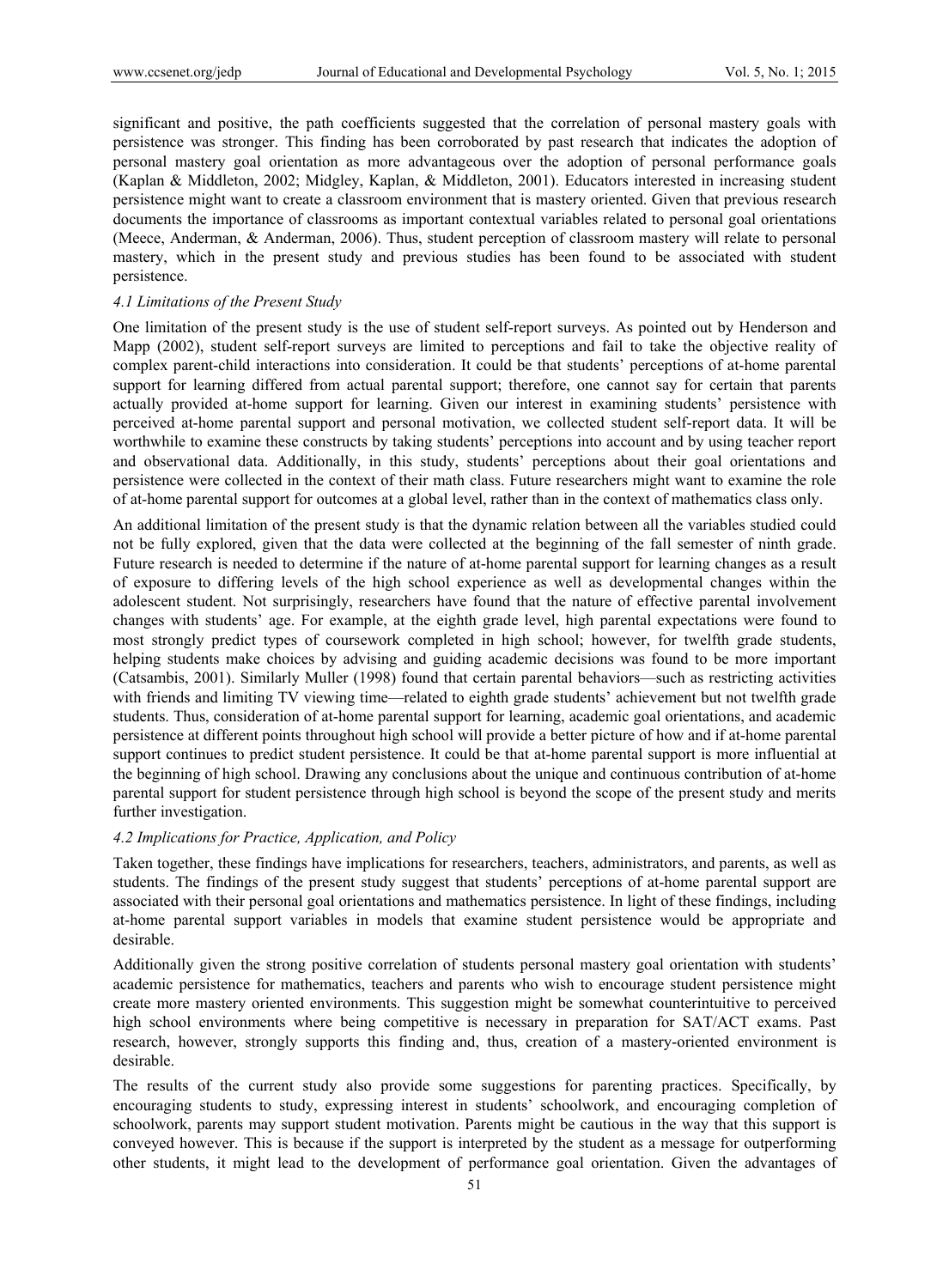adopting mastery goal orientation over personal performance goal orientation, parental support conveyed in mastery-oriented terms might be more beneficial.

Schools, teachers, and administrators may also provide this information to parents as a way to increase student motivation and persistence. It might be important to encourage parental support as provided in ways that encourages learning and understanding, not as a desire to outperform others or demonstrate that the student is better than other students. This is because students may pick up on these messages and become mastery or performance oriented, depending on the message conveyed and perceived. To conclude, these findings suggest that at-home parental support for learning is associated with students' academic motivation and persistence in the classroom. Higher levels of persistence may or may not immediately lead to higher achievement, but they are a worthy goal in themselves.

# **References**

- Allen, D. (1999). Desire to finish college: An empirical link between motivation and persistence. *Research in Higher Education*, *40*(4), 461-485. http://dx.doi.org/10.1023/A:1018740226006
- Ames, C., & Archer, J. (1988). Achievement goals in the classroom: Students' learning strategies and motivation processes. *Journal of Educational Psychology*, *80*, 260-267. http://dx.doi.org/10.1037/0022-0663.80.3.260
- Anderman, E. M., & Patrick, H. (2012). Achievement goal theory, conceptualization of ability/intelligence, and classroom climate. In S. L. Christenson, A. L. Reschly, & C. Wylie (Eds.), *Handbook of research on student engagement* (pp. 173-192). New York, NY: Springer. http://dx.doi.org/10.1007/ 978-1-4614-2018-7\_8
- Anderman, E. M., Austin, C. C., & Johnson, D. M. (2002). The development of goal orientation. In A. Wigfield, & J. S. Eccles (Eds.), *Development perspectives on achievement motivation* (pp. 197-220). San Diego, CA: Academic Press. http://dx.doi.org/10.1016/B978-012750053-9/50010-3
- Annunziata, D., Hogue, A., Faw, L., & Liddle, H. (2006). Family functioning and school success in at-risk, inner-city adolescents. *Journal of Youth and Adolescence*, *35*, 100-108. http://dx.doi.org/10.1007/ s10964-005-9016-3
- Appleton, J. J., Christenson, S. L., Kim, D., & Reschly, A. L. (2006). Measuring cognitive and psychological engagement: Validation of the student engagement instrument. *Journal of School Psychology*, *44*, 427-445. http://dx.doi.org/10.1016/j.jsp.2006.04.002
- Catsambis, S. (2001). Expanding knowledge of parental involvement in children's secondary education: Connections with high school seniors' academic success. *Social Psychology of Education*, *5*, 149-177. http://dx.doi.org/10.1023/A:1014478001512
- Chan, K., & Chan, S. (2007). Hong Kong teacher education students' goal orientations and their relationship to perceived parenting styles. *Educational Psychology*, *27*, 157-172. http://dx.doi.org/10.1080/ 01443410601066636
- Chen, J. J. L. (2008). Grade-level differences: Relations of parental, teacher and peer support to academic engagement and achievement among Hong Kong students. *School Psychology International*, *29*, 183-198. http://dx.doi.org/10.1177/0143034308090059
- Davey, A., Savla, J., & Luo, Z. (2005). Issues in assessing model fit with missing data. *Structural Equation Modeling: A Multidisciplinary Journal*, *12*, 578-597. http://dx.doi.org/10.1207/s15328007sem1204\_4
- Dweck, C. S., & Leggett, E. L. (1988). A social-cognitive approach to motivation and personality. *Psychological Review*, *95*, 256-273. http://dx.doi.org/10.1037/0033-295X.95.2.256
- Easton, J. (2010). *Does parental involvement matter in high school?* (Master's thesis). Retrieved from Proquest Dissertations and Thesis database.
- Elliot, A. J., & Church, M. A. (1997). A hierarchical model of approach and avoidance achievement motivation. *Journal of Personality and Social Psychology*, *72*, 218. http://dx.doi.org/10.1037/0022-3514.72.1.218
- Epstein, J. L., & Sanders, M. G. (2002). Family, school, and community partnerships. In M. H. Bornstein (Ed.), *Handbook of parenting* (Vol. 5, pp. 407-438). Mahwah, NJ: Lawrence Erlbaum.
- Ethington, C. A. (1991). A test of a model of achievement behaviors. *American Educational Research Journal*, *28*, 155-172. http://dx.doi.org/10.3102/00028312028001155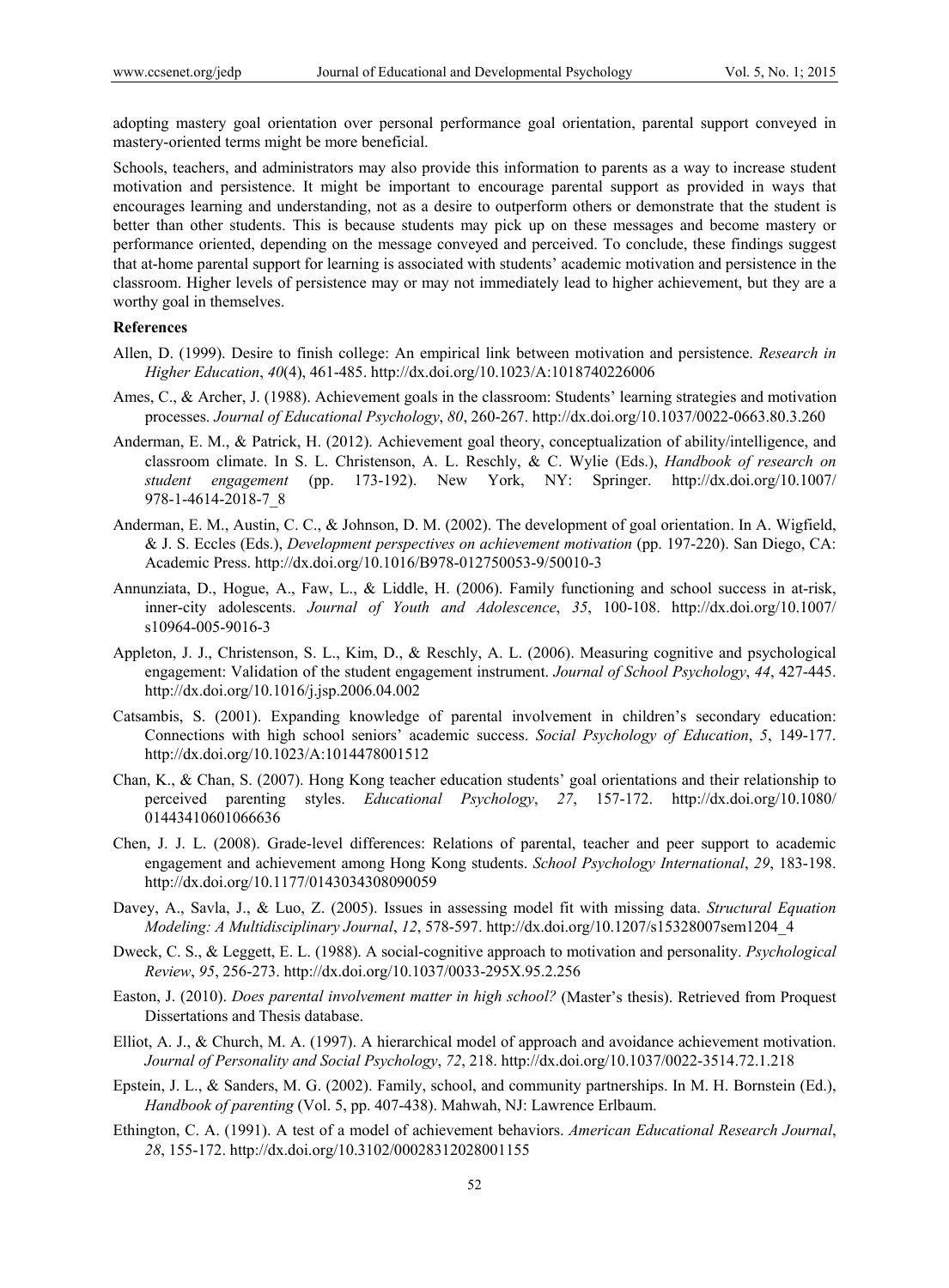- Fan, W., & Williams, C. M. (2010). The effects of parental involvement on students' academic self efficacy, engagement and intrinsic motivation. *Educational Psychology*, *30*, 53-74. http://dx.doi.org/10.1080/ 01443410903353302
- Fan, X., & Chen, M. (2001). Parental involvement and students' academic achievement: A meta-analysis. *Educational Psychology Review*, *13*, 1-22. http://dx.doi.org/10.1023/A:1009048817385
- Finn, J. D. (1998). Parental engagement that makes a difference. *Educational Leadership*, *55*, 20-24.
- Fredricks, J. A., Blumenfeld, P. C., & Paris, A. H. (2004). School engagement: Potential of the concept, state of the evidence. *Review of Educational Research*, *74*, 59-109. http://dx.doi.org/10.3102/00346543074001059
- Friedel, J. M., Cortina, K. S., Turner, J. C., & Midgley, C. (2007). Achievement goals, efficacy beliefs and coping strategies in mathematics: The roles of perceived parent and teacher goal emphases. *Contemporary Educational Psychology*, *32*, 434-458. http://dx.doi.org/10.1016/j.cedpsych.2006.10.009
- Frome, P. M., & Eccles, J. S. (1998). Parents' influence on children's achievement-related perceptions. *Journal of Personality & Social Psychology*, *74*, 435-452. http://dx.doi.org/10.1016/j.cedpsych.2006.10.009
- Furrer, C., & Skinner, E. (2003). Sense of relatedness as a factor in children's academic engagement and performance. *Journal of Educational Psychology*, *95*, 148-162. http://dx.doi.org/10.1037/ 0022-0663.95.1.148
- Gofen, A. (2009). Family capital: How first-generation higher education students break the intergenerational cycle. *Family Relations*, *58*, 104-120. http://dx.doi.org/10.1111/j.1741-3729.2008.00538.x
- Gonida, E. N., & Cortina, K. S. (2014). Parental involvement in homework: Relations with parent and student achievement-related motivational beliefs and achievement. *British Journal of Educational Psychology*, *84*(3), 376-396. http://dx.doi.org/10.1111/bjep.12039
- Gonida, E. N., Kiosseoglou, G., & Voulala, K. (2007). Perceptions of parent goals and their contribution to student achievement goal orientation and engagement in the classroom: Grade-level differences across adolescence. *European Journal of Psychology of Education*, *22*, 23-39. http://dx.doi.org/10.1007/ BF03173687
- Gonida, E. N., Voulala, K., & Kiosseoglou, G. (2009). Students' acievement goal orientations and their behavioral and emotional engagement: Co-examining the role of perceived school goal structures and parent goals during adolescence. *Learning and Individual differences*, *19*, 53-60. http://dx.doi.org/ 10.1016/j.lindif.2008.04.002
- Gonzalez, A. L., & Wolters, C. A. (2006). The relation between perceived parenting practices and achievement motivation in mathematics. *Journal of Research in Childhood Education*, *21*, 203-217. http://dx.doi.org/10.1080/02568540609594589
- Graham, J. W. (2003). Adding missing-data-relevant variables to FIML-based structural equation models. *Structural Equation Modeling: A Multidisciplinary Journal*, *10*, 80-100. http://dx.doi.org/10.1207/ S15328007SEM1001\_4
- Graham, J. W. (2009). Missing data analysis: Making it work in the real world. *Annual Review of Psychology*, *60*, 549-576. http://dx.doi.org/10.1146/annurev.psych.58.110405.085530
- Graham, J., Olchowski, A., & Gilreath, T. (2007). How many imputations are really needed? Some practical clarifications of multiple imputation theory. *Prevention Science*, *8*, 206-213. http://dx.doi.org/10.1007/ s11121-007-0070-9
- Grolnick, W. S., & Slowiaczek, M. L. (1994). Parents' involvement in children's schooling: A multidimensional conceptualization and motivational model. *Child Development*, *65*(1), 237–252. http://dx.doi.org/10.2307/ 1131378
- Grolnick, W. S., Kurowski, C. O., Dunlap, K. G., & Hevey, C. (2000). Parental resources and the transition to junior high. *Journal of Research on Adolescence*, *10*, 465-488. http://dx.doi.org/10.1207/SJRA1004\_05
- Grolnick, W. S., Ryan, R. M., & Deci, E. L. (1991). Inner resources for school achievement: Motivational mediators of children's perceptions of their parents. *Journal of Educational Psychology*, *83*, 508-517. http://dx.doi.org/10.1037/0022-0663.83.4.508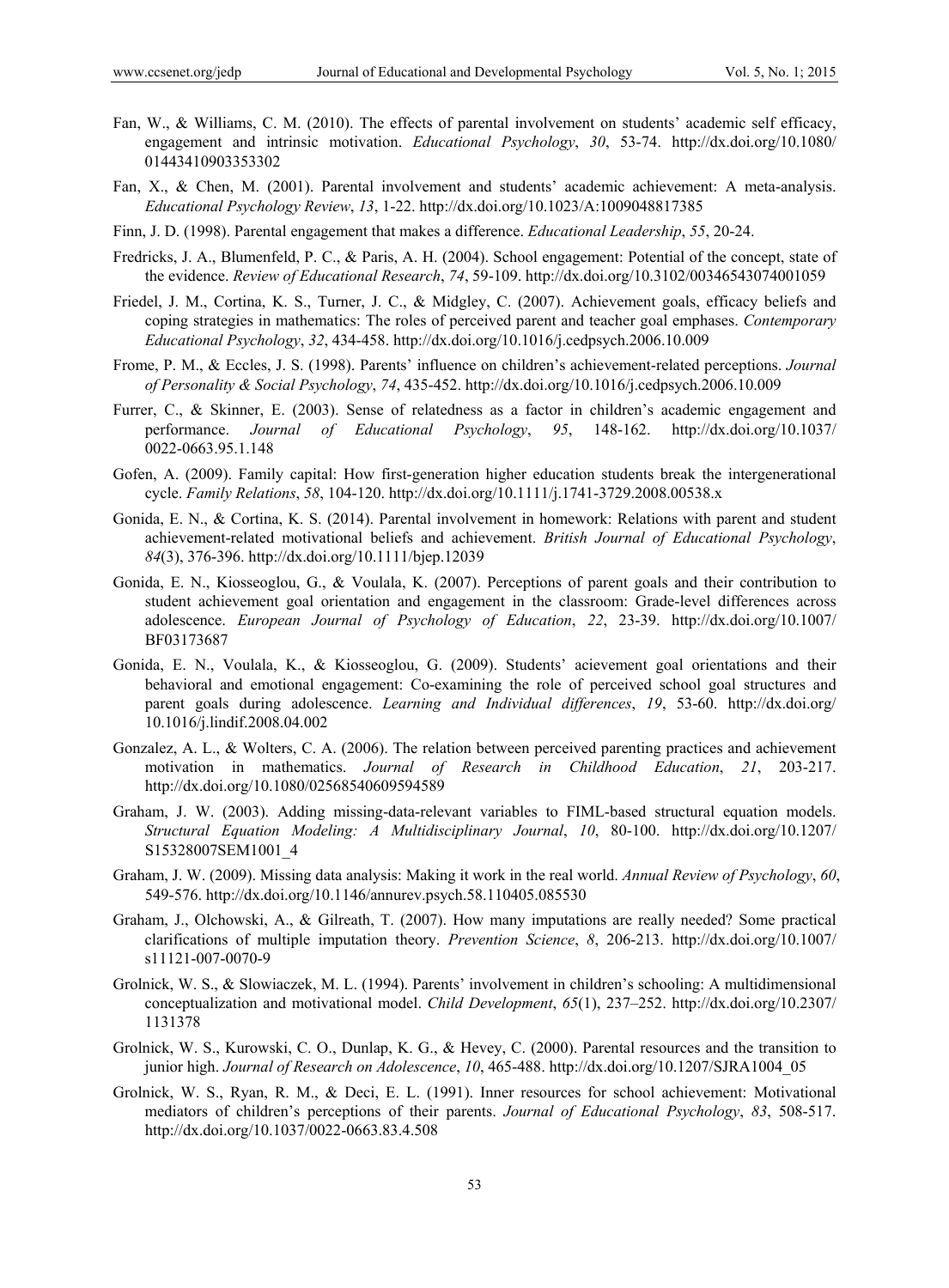- Gutman, L. M. (2006). How student and parent goal orientations and classroom goal structures influence the math achievement of African Americans during the high school transition. *Contemporary Educational Psychology*, *31*, 44-63. http://dx.doi.org/10.1016/j.cedpsych.2005.01.004
- Hall-Lande, J. A., Eisenberg, M. E., Christenson, S. L., & Neumark-Sztainer, D. (2007). Social isolation, psychological health, and protective factors in adolescence. *Adolescence*, *42*, 265-286.
- Harackiewicz, J. M., Barron, K. E., & Elliot, A. J. (1998). Rethinking achievement goals: When are they adaptive for college students and why? *Educational Psychologist*, *33*, 1-21. http://dx.doi.org/10.1207/ s15326985ep3301\_1
- Harris, A., & Goodall, J. (2008). Do parents know they matter? Engaging all parents in learning. *Educational Research*, *50*, 277-289. http://dx.doi.org/10.1080/00131880802309424
- Henderson, A. T., & Mapp, K. L. (2002). *A new wave of evidence: The impact of school, family, and community connections on student achievement*. Austin, TX: Southwest Educational Development Laboratory.
- Hill, N. E., & Tyson, D. F. (2009). Parental involvement in middle school: A meta-analytic assessment of the strategies that promote achievement. *Developmental Psychology*, *45*, 740-763. http://dx.doi.org/10.1037/ a0015362
- Hill, N. E., Ramirez, C., & Dumka, L. E. (2003). Early adolescents' career aspirations: A qualitative study of perceived barriers and family support among low-income, ethnically diverse adolescents. *Journal of Family Issues*, *24*, 934-959. http://dx.doi.org/10.1177/0192513X03254517
- Jeynes, W. H. (2007). The relationship between parental involvement and urban secondary school student academic achievement: A meta-analysis. *Urban Education*, *42*, 82-110. http://dx.doi.org/10.1177/ 0042085906293818
- Jeynes, W. H. (2010). The salience of the subtle aspects of parental involvement and encouraging that involvement: Implications for school-based programs. *The Teachers College Record*, *112*, 747-774.
- Kaplan, A., & Maehr, M. L. (1999). Enhancing the motivation of African American students: An achievement goal theory perspective. *Journal of Negro Education*, *68*, 23-41. http://dx.doi.org/10.2307/2668207
- Kaplan, A., & Middleton, M. J. (2002). Should childhood be a journey or a race? Response to Harackiewicz et al.. *Journal of Educational Psychology*, *94*, 646-648. http://dx.doi.org/10.1037/0022-0663.94.3.646
- Kim, J. I., Schallert, D. L., & Kim, M. (2010). An integrative cultural view of achievement motivation: Parental and classroom predictors of children's goal orientations when learning mathematics in Korea. *Journal of Educational Psychology*, *102*, 418-437. http://dx.doi.org/10.1037/a0018676
- Kline, R. B. (2005). *Principles and practices of structural equation modeling* (2nd ed.). New York, NY: Guilford.
- Kuh, G. D., Kinzie, J., Buckley, J. A., Bridges, B. K., & Hayek, J. C. (2006). *What matters to student success: A review of the literature*. Retrieved from http://nces.ed.gov/npec/papers.asp
- Lanza, H. I., & Taylor, R. D. (2010). Parenting in moderation: Family routine moderates the relation between school disengagement and delinquent behaviors among African-American adolescents. *Cultural Diversity and Ethnic Minority Psychology*, *16*, 540-547. http://dx.doi.org/10.1037/a0021369
- Linnenbrink, E. A., & Pintrich, P. R. (2001). Multiple goals, multiple contexts: The dynamic interplay between personal goals and contextual goal stresses. In S. Volet, & S. Jarvela (Eds.), *Motivation in learning contexts: Theoretical and methodological implications* (pp. 251-269). Amsterdam, Netherlands: Pergamon.
- Malecki, C. K., & Demaray, M. K. (2003). What type of support do they need? Investigating student adjustment as related to emotional, informational, appraisal, and instrumental support. *School Psychology Quarterly*, *18*, 231-252. http://dx.doi.org/10.1521/scpq.18.3.231.22576
- Marjoribanks, K., & Mboya, M. (2000). Family and individual correlates of academic goal orientations: Social context differences in South Africa. *Psychological Reports*, *87*, 373-380. http://dx.doi.org/10.2466/ pr0.2000.87.2.373
- Martin, A. J. (2012). Motivation and engagement: Conceptual, operational, and empirical clarity. In S. L. Christenson, A. L. Reschly, & C. Wylie (Eds), *Handbook of research on student engagement* (pp. 303-311). New York: Springer. http://dx.doi.org/10.1007/978-1-4614-2018-7\_14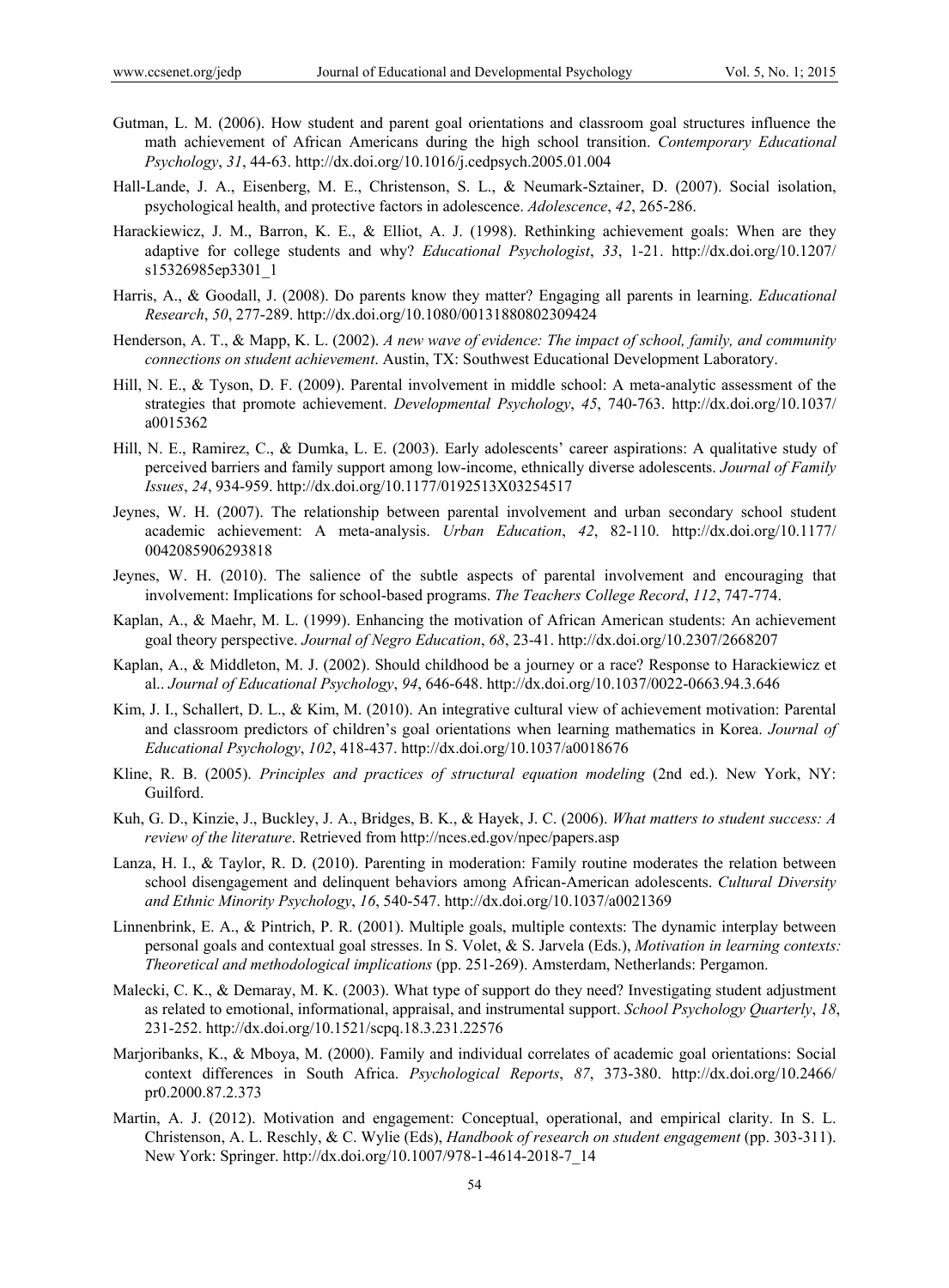- Meece, J. L., Anderman, E. M., & Anderman, L. H. (2006). Classroom goal structure, student motivation, and academic achievement. *Annual Review of Psychology*, *57*, 487-503. http://dx.doi.org/10.1146/ annurev.psych.56.091103.070258
- Melby, J. N., Conger, R. D., Fang, S., Wickrama, K. A., & Conger, K. J. (2008). Adolescent family experiences and educational attainment during early adulthood. *Developmental Psychology*, *44*, 1519-1536. http://dx.doi.org/10.1037/a0013352
- Middleton, M. J., & Midgley, C. (1997). Avoiding the demonstration of lack of ability: An underexplored aspect of goal theory. *Journal of Educational Psychology*, *89*, 710-718. http://dx.doi.org/10.1037/0022-0663.89.4.710
- Midgley, C. & Urdan, T. (2001). Academic self-handicapping and achievement goals: A further examination. *Contemporary Educational Psychology*, *26*, 61-75. http://dx.doi.org/10.1006/ceps.2000.1041
- Midgley, C., Kaplan, A., & Middleton, M. (2001). Performance-approach goals: Good for what, for whom, under what circumstances, and at what cost? *Journal of Educational Psychology*, *93*, 77-86. http://dx.doi.org/10.1037/0022-0663.93.1.77
- Midgley, C., Maehr, M. L., Hruda, L. Z., Anderman, E. M., Anderman, L. H., Freeman, K. E., & Urdan, T. (2000). *The patterns of adaptive learning survey (PALS)*. Ann Arbor, MI: University of Michigan. Retrieved from http://www.umich.edu/~pals/pals/
- Miserandino, M. (1996). Children who do well in school: Individual differences in perceived competence and autonomy in above-average children. *Journal of Educational Psychology*, *88*, 203-214. http://dx.doi.org/10.1037/0022-0663.88.2.203
- Moreira, P. A., Oliveira, J. T., Cloninger, K. M., Azevedo, C., Sousa, A., Castro, J., & Cloninger, C. R. (2012). The psychometrics and validity of the junior temperament and character inventory in Portuguese adolescents. *Comprehensive Psychiatry*, *53*(8), 1227-1236. http://dx.doi.org/10.1016/ j.comppsych.2012.04.014
- Muller, C. (1998). Gender differences in parental involvement and adolescent mathematics achievement. *Sociology of Education*, *71*, 336-356. http://dx.doi.org/10.2307/2673174
- Muthén, L. K. (2008). *Missing data modeling* [Online forum comment]. Retrieved June 2, 2008, from http://www.statmodel.com/discussion/messages/22/381.html?1303494909
- Muthén, L. K., & Muthén, B. O. (2010). *Mplus use's guide* (6th ed.). Los Angeles, CA: Muthen & Muthen.
- National Mathematics Advisory Panel. (2008). *Foundations for success: The final report of the National Mathematics Advisory Pane*. U.S. Department of Education:Washington, DC.
- Nolen, S. B. (1988). Reasons for studying: Motivational orientations and study strategies. *Cognition and Instruction*, *5*, 269-287. http://dx.doi.org/10.1207/s1532690xci0504\_2
- Paulson, S. E. (1994). Relations of parenting style and parental involvement with ninth-grade students' achievement. *Journal of Early Adolescence*, *14*, 250-267. http://dx.doi.org/10.1177/027243169401400208
- Pomerantz, E. M., & Ruble, D. N. (1998). The multidimensional nature of control: Implications for the development of sex differences in self-evaluation. In J. HeckHausen, & C. S. Dweck (Eds.), *Motivation and self-regulation across the life-span* (pp. 159-184). Cambridge, United Kingdom: Cambridge University Press.
- Pomerantz, E. M., Moorman, E. A., & Litwack, S. D. (2007). The how, whom, and why of parents' involvement in children's academic lives: More is not always better. *Review of Educational Research*, *77*, 373-341. http://dx.doi.org/10.3102/003465430305567
- Reeve, J. (2012). A self-determination theory perspective on student engagement. In S. L. Christenson, A. L. Reschly, & C. Wylie (Eds.), *Handbook of research on student engagement* (pp. 149-172). New York, NY: Springer. http://dx.doi.org/10.1007/978-1-4614-2018-7\_7
- Rowan‐Kenyon, H. T., Swan, A. K., & Creager, M. F. (2012). Social cognitive factors, support, and engagement: Early adolescents' math interests as precursors to choice of career. *The Career Development Quarterly*, *60*, 2-15. http://dx.doi.org/10.1002/j.2161-0045.2012.00001.x